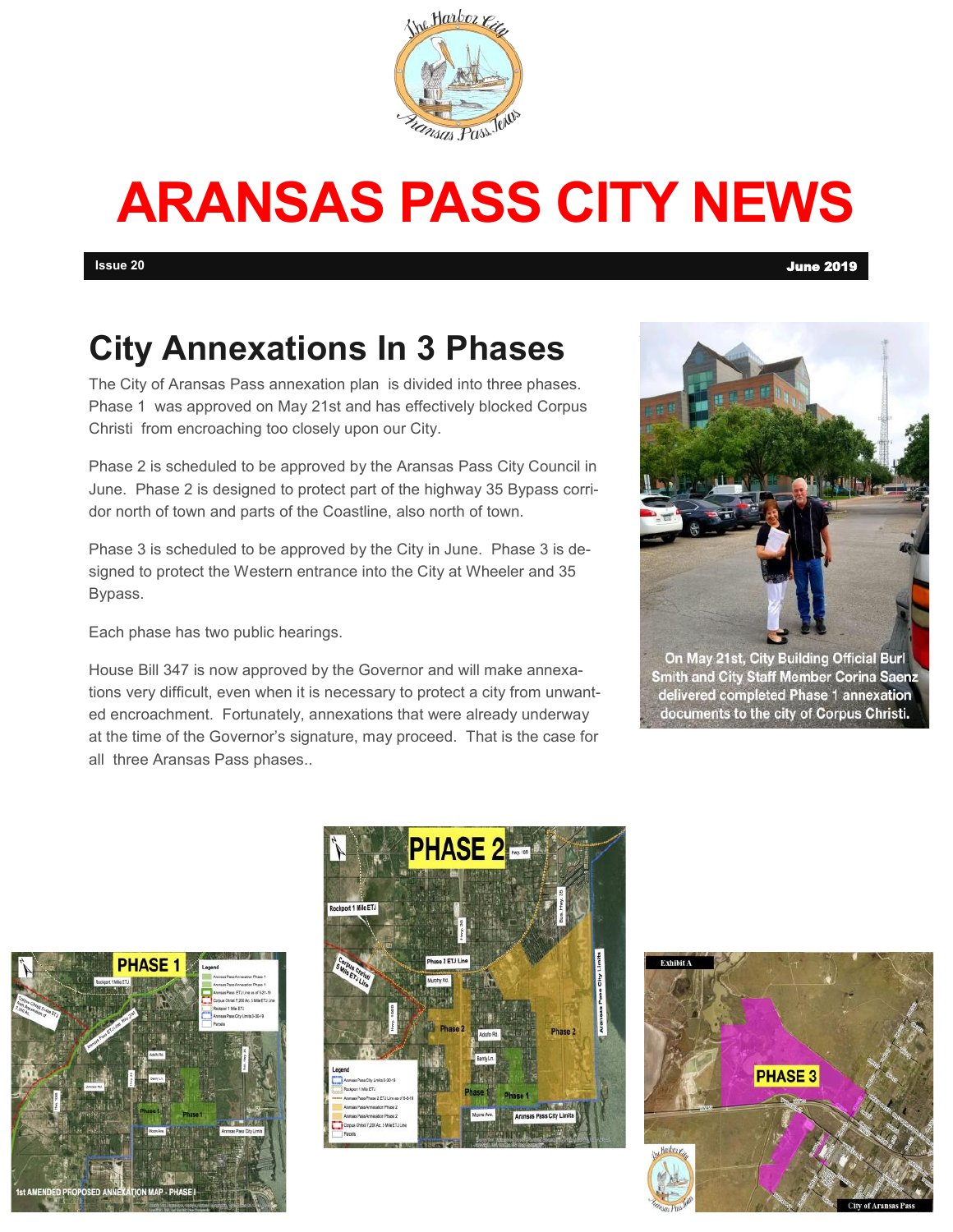

### **NEWLY ELECTED COUNCILMEMBERS SWORN-IN**

Shown above being sworn into office are on May 13, 2019: left to right, Place 3 Councilmember, Jan Moore, Mayor Ram Gomez, Place 1 Councilmember Carrie Scruggs. Conducting the swearingin is City Secretary Mary Juarez.

The May 4th municipal election saw no change in the Mayor's seat nor the City Council offices. In the race for Mayor, incumbent and winner Ram Gomez received 298 votes (44.95%), former Mayor Adan Chapa got 284 votes (42.84%) and former Mayor Tommy Knight had 81 votes (12.22%).

In the Place 1 Councilmember race, incumbent Carrie Scruggs won with 379 votes (58.94%). Her challenger, Eric Kindervater received 264 votes (41.06%).

Incumbent Jan Moore, Place 3, was unopposed.

#### **Crime Control Sales Tax Overwhelming approved**

The Crime Control 1/2 cent sales tax 10 year renewal was easily approved by voters on May 4th. 501 said yes and 133 said no. It was approved with 79.29% of the vote. Funds for this tax are used to support municipal law enforcement.

#### **World's largest swim lesson—in June**

It's time again for the World's Largest Swim Lesson. This will be the third year the Aquatics Center will be attempting to break the Guinness Book of World Records for the largest simultaneous swim lesson. See <wlsl.org> Free to the public, it will be held June 20th at 10 am at the Aransas Pass Aquatics Center. Swimming lessons save lives!! Below is a picture of the most recent World's Largest Swim Lesson held at the Aransas Pass Aquatics Center.

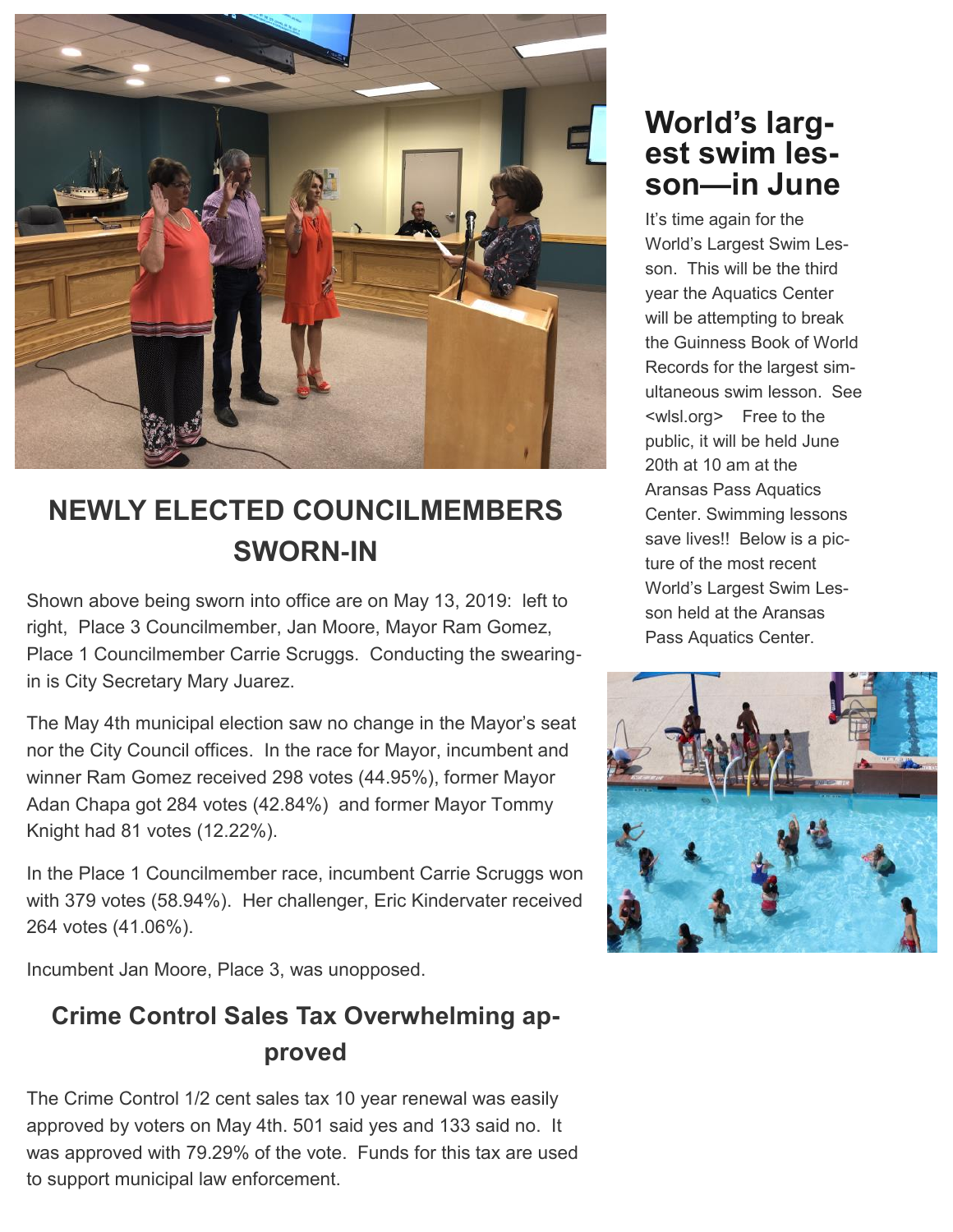On virtually any weekend, the Conn Brown Harbor welcomes hundreds of fisherman and women from around the State and Nation

**KICK-OFF MEET-ING FOR DE-SIGN OF NEW CONN BROWN ROADS**

During the month of May, a kick-off meeting was held between the Dannenbaum Company and City of Aransas Pass. Dannenbnaum has been selected to design new roads and a bike/walking trail at Conn Brown. The new roads, which will be concrete with curbs, will be paid for with \$5 mil in grant dollars from the Economic Development Administration (EDA). When completed, the trail will be the longest in this area and one of the most scenic, Pictured below are EDA officials and City Staff holding the kick-off design meeting for the Conn Brown Harbor improvements.



# **PORT ARANSAS PRESS**

**FROM INGLESIDE AND ARANSAS PASS** 



**PORT ARANSAS EXI PRESS** 



(361)883-2287 **WWW.CCRTA.ORG** 

Port Aransas Express Schedule



ANSPORTATION AUTHORITY